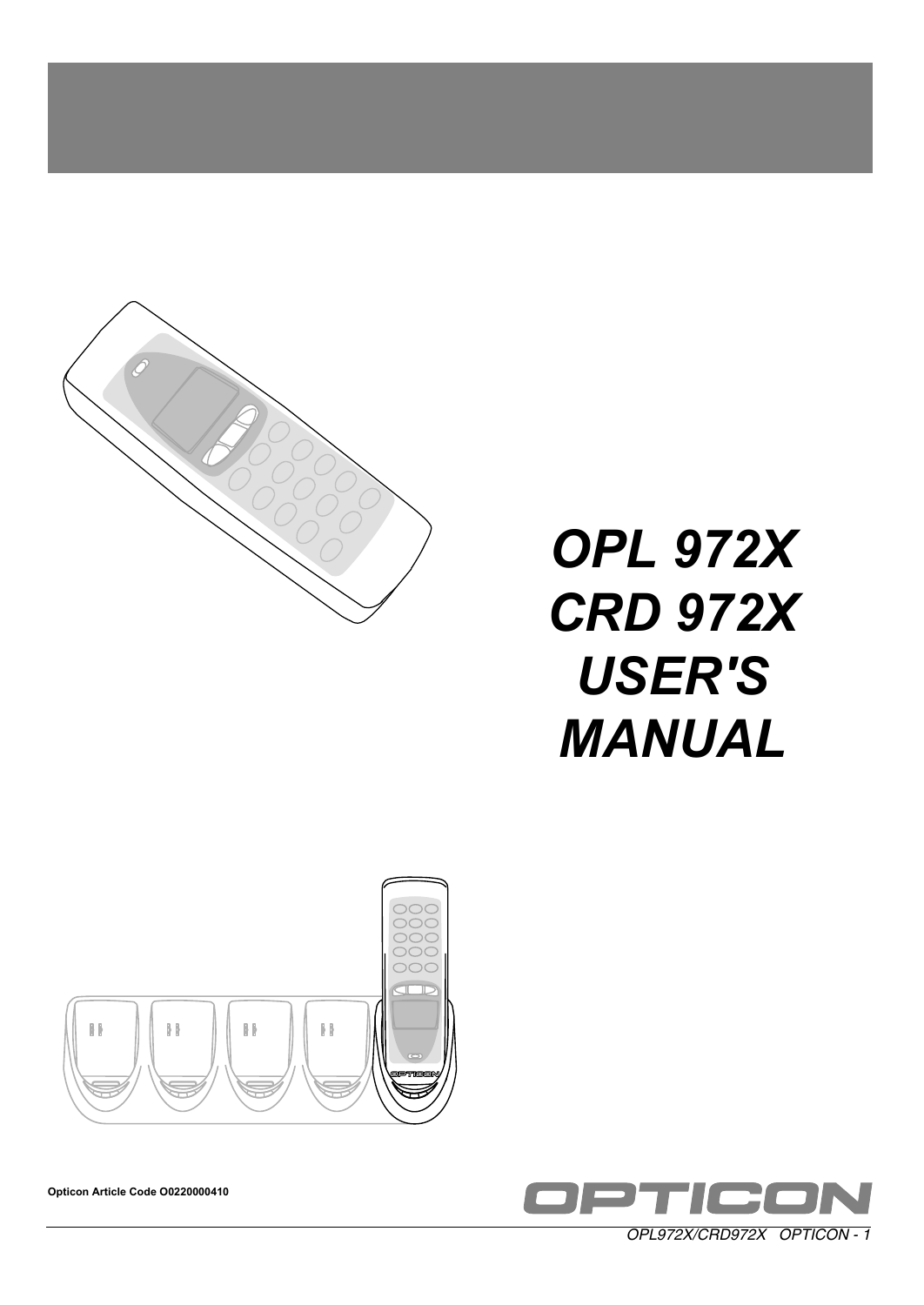Version 3, printed 03/2004

CAUTION: This information is subject to change without prior notice.

## **Copyright 2003, Opticon Sensors Europe B.V. All rights reserved.**

This manual may not, in whole or in part, be copied, photocopied, reproduced, translated or converted to any electronic or machine readable form without prior written consent of Opticon Sensors Europe.

THE GENERAL USE AND FUNCTIONING OF THE BAR CODE DATA COLLECTOR TOGETHER WITH THE CRADLE IS DESCRIBED IN THIS MANUAL. THE EXACT BEHAVIOUR OF THE BAR CODE DATA COLLECTOR DEPENDS ON THE USER APPLICATION THAT IS RUNNING. FOR INSTRUCTIONS ABOUT APPLICATIONS CONSULT THE DOCUMENTATION OF THAT **SOFTWARE** 

## *LIMITED WARRANTY AND DISCLAIMERS*

BY OPENING THE PACKAGE OF THIS PRODUCT YOU AGREE TO BECOME BOUND BY THE LIABILITY AND WARRANTY CONDITIONS AS DESCRIBED BELOW.

UNDER ALL CIRCUMSTANCES THIS MANUAL SHOULD BE READ ATTENTIVELY, BEFORE INSTALLING AND OR USING THE PRODUCT.

#### **Serial number**

A serial number appears on all Opticon products. This official registration number is strictly related to the device purchased. Make sure that the serial number appearing on your Opticon device has not been removed. Removing the serial number might affect the warranty conditions and liability disadvantageously, so please be strict at maintaining the label with serial number on the Opticon product.

#### **Warranty / Warranty period / Liability**

Unless otherwise agreed in a contract, all Opticon products are warranted for the period of one year after purchase, covering defects in material and workmanship. Opticon will repair or, at its opinion, replace products that prove to be defective in material or workmanship under proper use during the warranty period. Opticon will not be liable in cases where modifications are made by the customer. In such case the standard repair charge will be applicable. The standard charge for repair will also be applicable in cases where no defect is found at all. These rules also apply for products that are still under warranty. Under no circumstance will Opticon Sensors Europe, be liable for any direct, indirect, consequential or incidental damages arising out of use or inability to use both the hardware and software, even if Opticon has been informed about the possibility of such damages.

#### **Packaging**

We recommend that you save all packing material, as it should be used whenever you need to transport your scanner (eg. for service). Damage caused by improper repacking is not covered by the warranty.

#### **Trademark**

Trademarks used are property of their respective owners.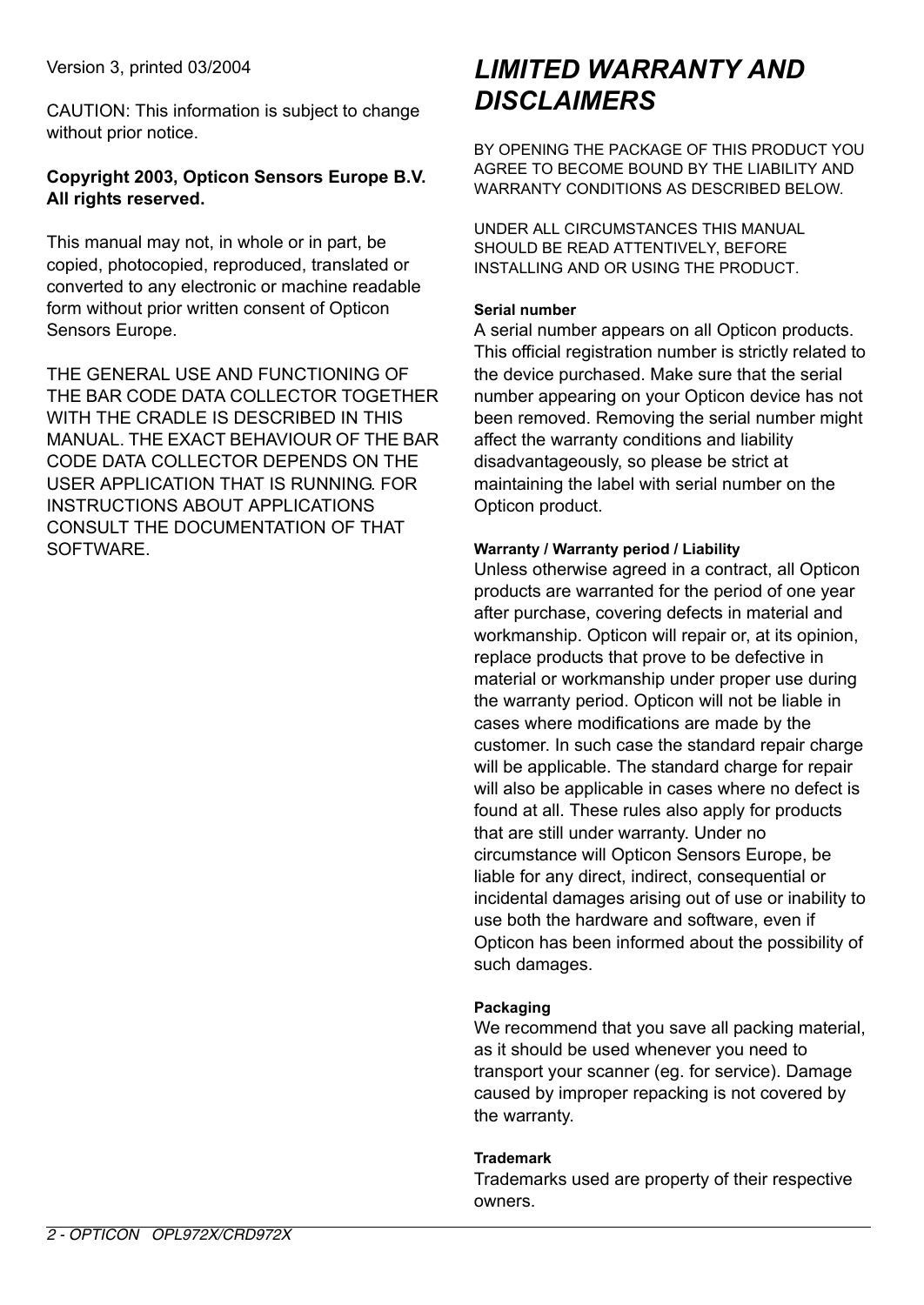# *CONTENTS*

| 1     | INTRODUCTION 4                               |
|-------|----------------------------------------------|
| 1.1   |                                              |
| 1.2   |                                              |
| 1.2.1 | Barcode data collector details6              |
| 1.2.2 |                                              |
| 1.3   | Handling instructions 8                      |
| 2     |                                              |
| 2.1   |                                              |
| 2.2   |                                              |
| 2.2.1 | How to charge the battery10                  |
| 2.2.2 | How to (re)place the battery  11             |
| 2.3   | Installation instructions  12                |
| 2.3.1 | Connect charging cradle12                    |
| 2.3.2 | Connect RS232 cradle13                       |
| 2.3.3 | Connect RS232 multicradle14                  |
| 2.3.4 | Connect USB to windows PC 15                 |
| 2.3.5 | Connect RS485 multicradle network .16        |
| 24    | DIP Switch settings17                        |
| 2.5   | Bluetooth installation 18                    |
| 2.5.1 | Set or search Bluetooth device<br>address:18 |
| 2.5.2 |                                              |

| 2.6   |                                      |
|-------|--------------------------------------|
| 2.6.1 |                                      |
| 2.6.2 |                                      |
| 2.6.3 | multicradle single communication  20 |
| 2.6.4 | Bluetooth bar code data collector 20 |
| 3     | READING BAR CODES  21                |
| 4     | <b>TROUBLE SHOOTING 22</b>           |
| 4.1   | Communication malfunctioning 22      |
| 4.2   | Read operation malfunctioning  23    |
| 4.3   | Barcode data collector               |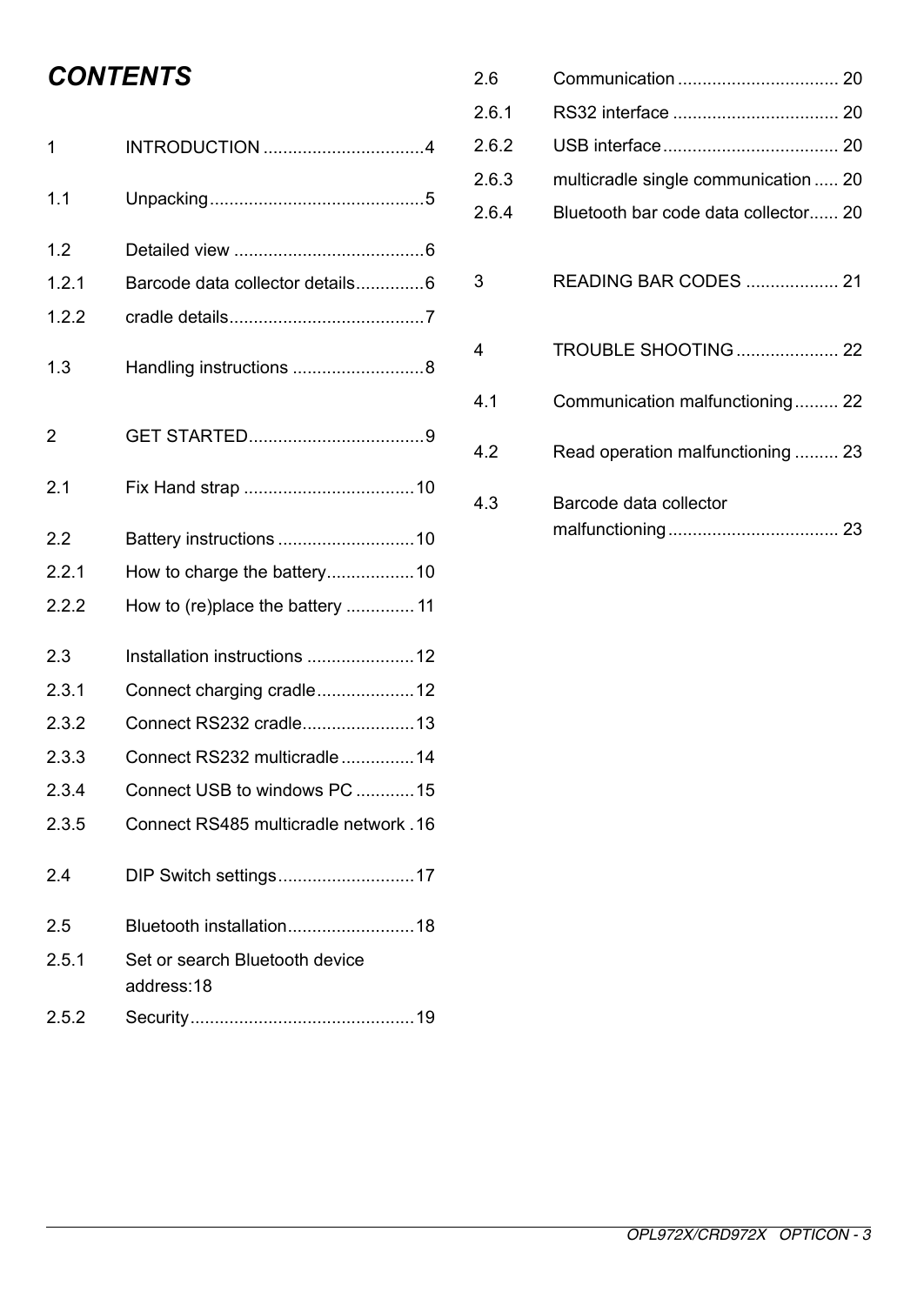

#### **1 INTRODUCTION**

#### **The bar code data collector**

The OPL972X is a range of handheld bar code data collectors, that are well suited for a variety of portable applications. Using a built-in laser scanner they can read all popular types of bar code labels at varying distances. There are several models to meet a variety in use. All models are equipped with data memory to collect the scanned data.

User's applications can be downloaded to the bar code data collector to adapt it to the user's situation. As a tool to develop an application Opticon can supply a compiler and a development kit.

Operating power is supplied by the rechargeable battery. For recharging there are several cradles available. A single cradle can charge one data collector. A multi cradle can charge up to 5 data collectors.

For communication the IrDA interfaced models can communicate through a communication station. In common the cradle supports communication for one bar code data collector. There is also a model available that supports communication up to 5 bar code data collectors.

The Bluetooth model can communicate with the SIG certified Bluetooth devices. The SPP and DUN profile are supported.

#### **The cradle**

The cradle provides functionality for charging and/ or communication in several combinations. The combinations are supported in different models:

- Charging cradle: A charging station for the bar code data collector that charges the rechargeable battery as soon as the bar code data collector is placed.
- Single cradle: A regular communication and charging station. It charges the rechargeable battery as soon as the bar code data collector is placed. Data will be transmitted to the host through RS232 or USB.
- Multicradle, single communication, multiple charging: A multi cradle equipped with 5 slots to keep up to 5 data collectors. One slot supports communication, data will be transmitted to the host through RS232 or USB. All slots charges the rechargeable battery as soon as the bar code data collector is placed.
- Multicradle, multiple communication, multiple charging: A multi cradle equipped with 5 slots to keep up to 5 data collectors, extended with RS485 connection. All slots have the same functionality. They charge the rechargeable battery as soon as the bar code data collector is placed. Data will be transmitted to the host through RS232 or USB. The RS485 feature enables to create a network of multicradles.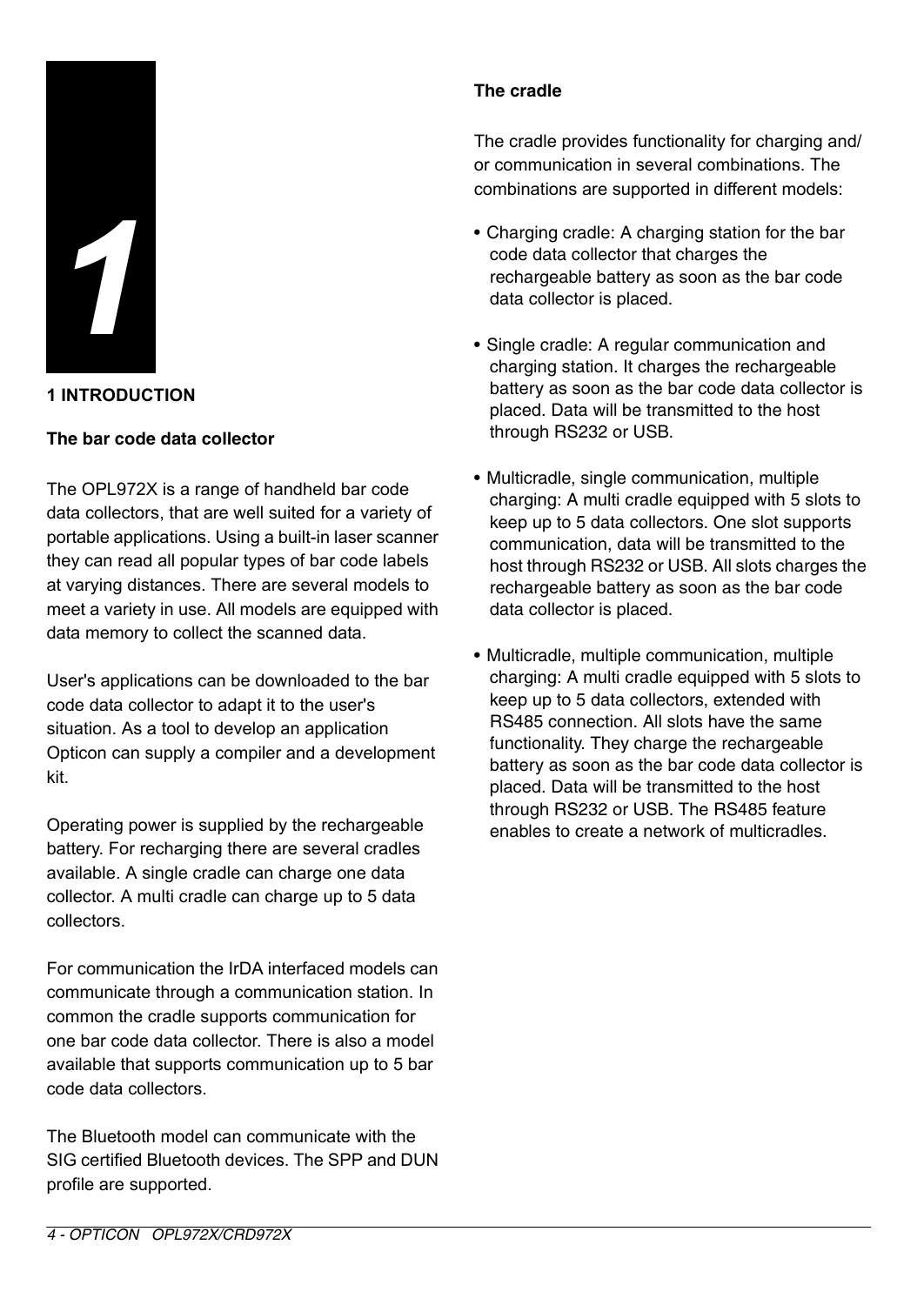

## **1.1 UNPACKING**

When you remove the packing, please check for any physical damage. We recommend that you save all packing material, as it should be used whenever you need to ship your barcode data collector (eg. for service). Damage due to improper repacking is not covered by the warranty.

Apart from the bar code data collector, charger or cradle, additional items might be ordered and supplied. If there are any missing parts please contact your supplier.

## **OPL972X contents:**

- Bar code data collector: model applicable as supplied (A)
- Battery (B)
- Hand strap (C)

## **CRD972X contents:**

- Cradle: model applicable as supplied (a)
- **CRD972X accessories**
- Interface cable(s): model applicable as supplied, can be supplied as separate item (b)
- Power supply, supplied as separate item (c)

## **Do not remove the product label!**

On the back of every unit you will find a product label. This is attached by the manufacturer and includes product information and serial number. Do not remove it.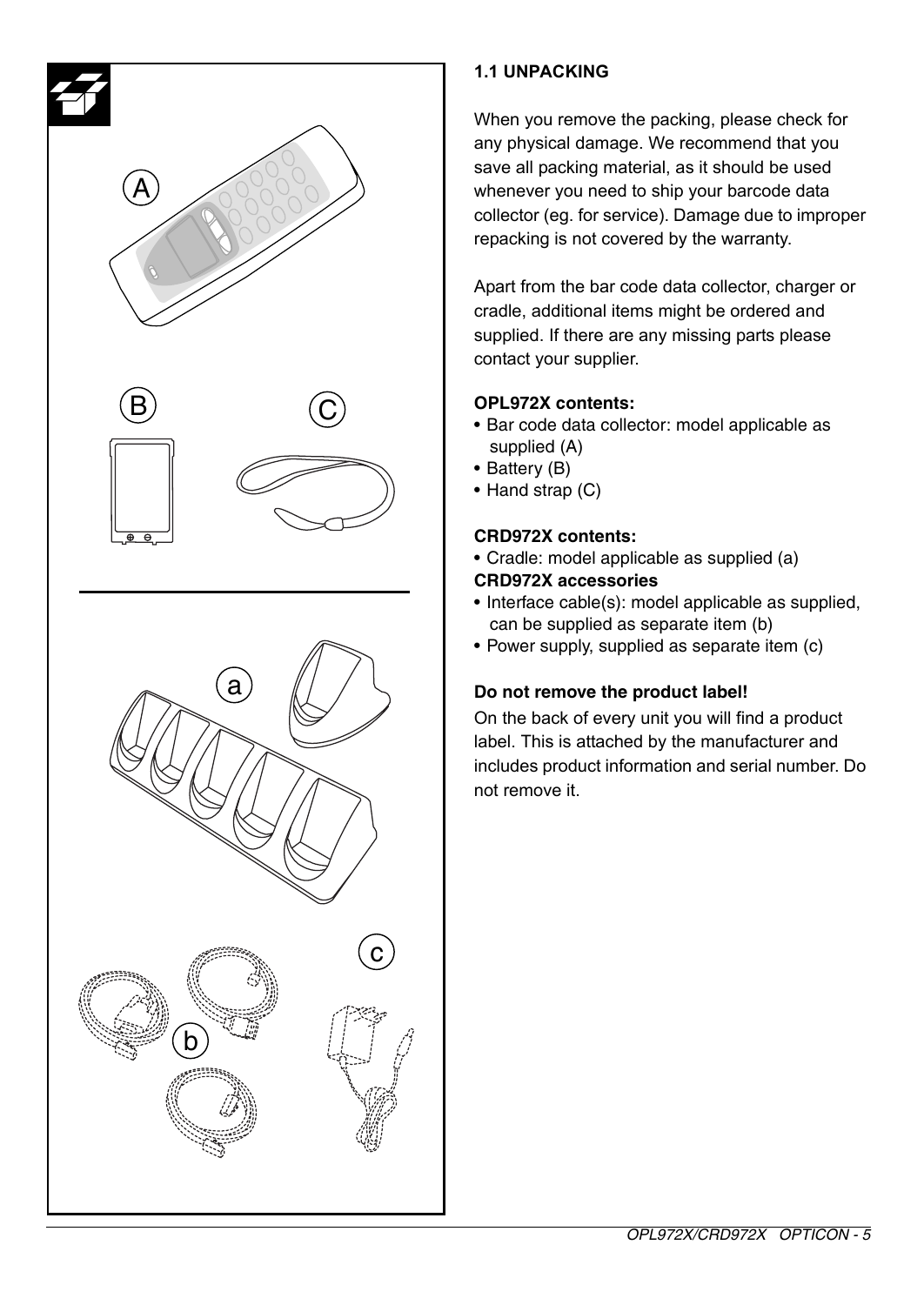

## **1.2 DETAILED VIEW**

## **1.2.1 BARCODE DATA COLLECTOR DETAILS**

Depending on the supplied model, the following options are applicable:

## **1. Reading window / Optical window**

For the emission of laser beam for bar code reading / optical data transmission

## **2. Indicator**

LED indicator or buzzer can be used to indicate results, for example bar code reading / status of communication / status of charging

## **3. LCD Display**

For displaying information

## **4. Operating key(s)**

Definable by application

• 1-key model: Typical use as trigger key to switch laser beam on for bar code reading

- other models:
	- Typical use of middle key as trigger key to switch laser beam on for bar code reading. Typical use of left and right key as menu scroll keys or yes/no input
- keyboard:

Typical use of top middle key as trigger key to switch laser beam on for bar code reading. Typically basic functions for data input, as below:

- $\mathbf{f}$ : scroll up
- $\mathbf{P}_{\text{1} \text{ }\text{scr}}$  scroll down

 $\mathbf{f}$  + SHIFT : scroll left

 $\blacktriangleright$  + SHIFT: scroll right BS : Back space

CLR : Cancel input

ENT : (Enter) to confirm input

The standard appearance of the alphanumeric keys is the numeric value. Together with the SHIFT key the alpha characters appear.

## **5. Battery case cover**

For housing battery

## **6. Hand strap pillar**

For attaching hand strap

## **7. Charging contacts**

For power supply from cradle to bar code data collector

## **8. Product label**

Contains product information and serial number. Do not remove it!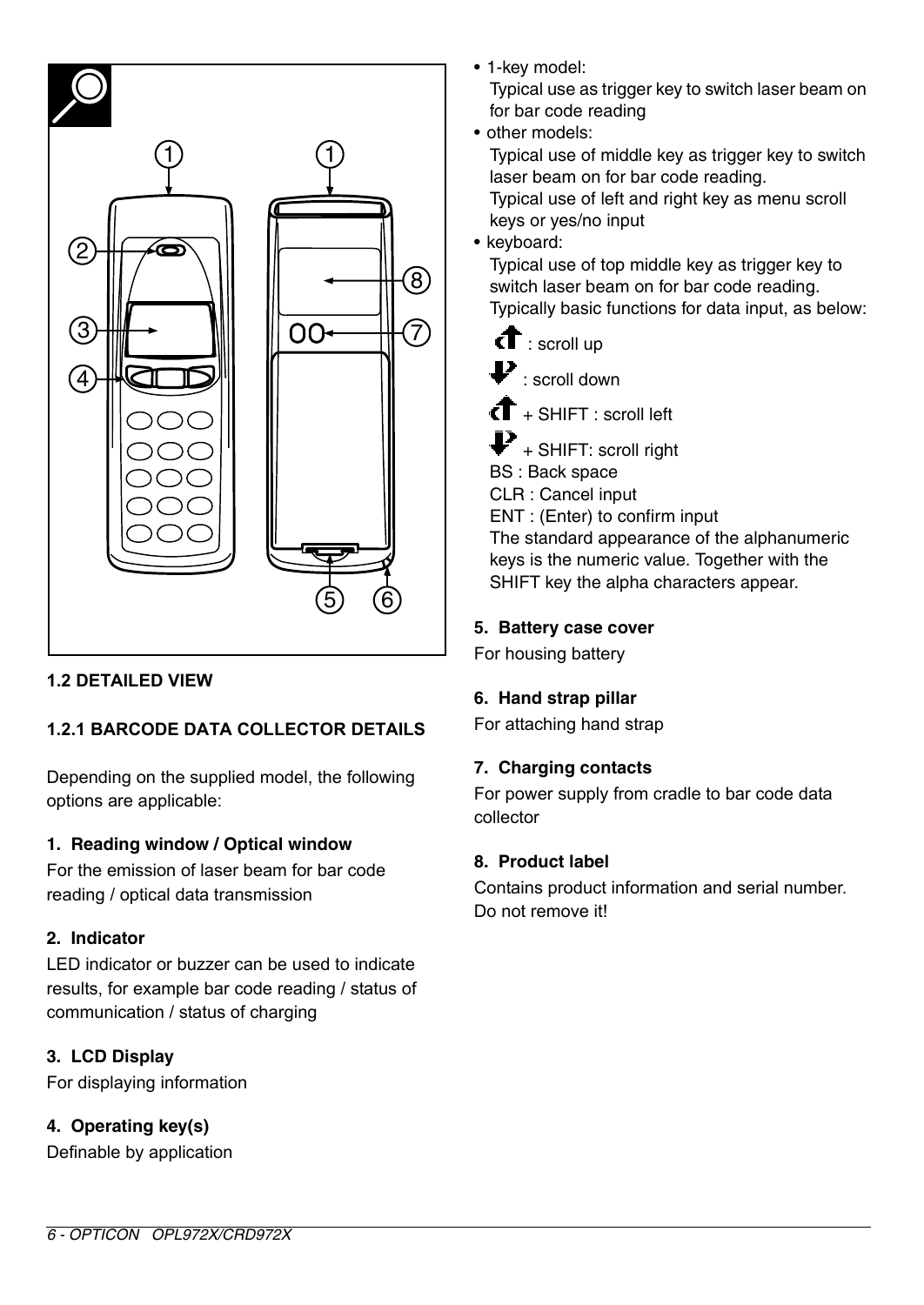

## **1.2.2 CRADLE DETAILS**

Depending on the supplied model, the following options are applicable:

## **1. DC input socket**

Input for AC power supply

## **2. RS 232-C socket**

Left connector (RS232C-1): for connection to PC through Opticon RS232 cable Right connector (RS232C-2): for optional connection to second device

## **3. USB socket**

For connecting to PC, through Opticon USB cable

## **4. RS 485 socket**

For connection of cradle network

## **5. Product label**

Contains product information and serial number. Do not remove it!

## **6. DIP switches**

Set parameters of the optical communication interface, do not change unnecessary.

#### **7. Electrical contacts**

If the OPL972X bar code data collector is inserted the battery will automatically be charged.

#### **8. Optical window**

Optical communication interface for data transmission

## **9. LED indicator**

Show current status. Read more at the installation instructions.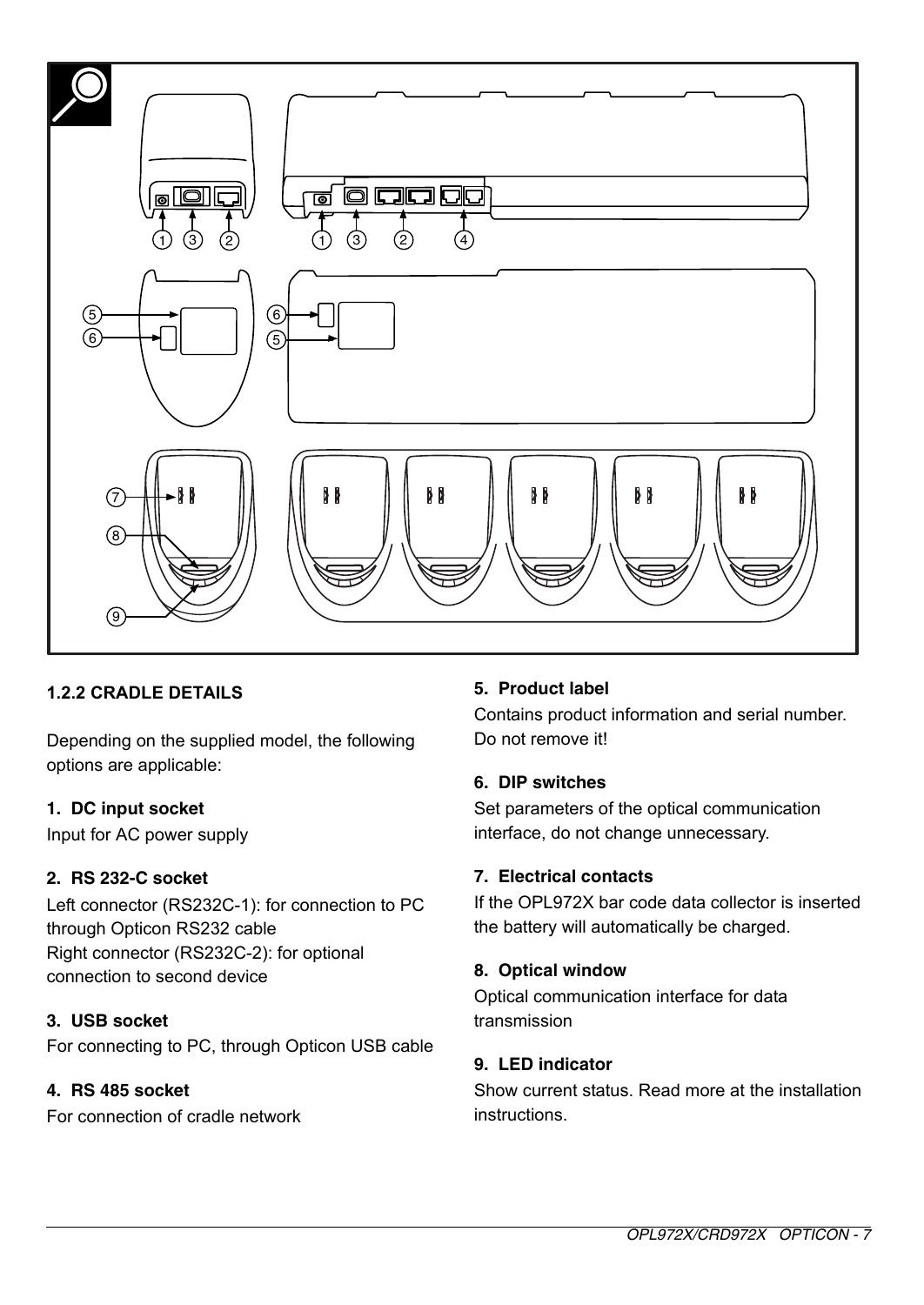

## **1.3 HANDLING INSTRUCTIONS**

To avoid malfunctioning and to ensure years of trouble free operation, pay attention to the following:

#### **A. Temperature conditions**

Use in area's between 0 and 40 °C. Do not expose the scanner for a long time to extreme conditions - like direct sunlight, near a heater, or in a car - or in areas that are very cold, humid, moisturized or dusty.

Do not expose the product to rain or water splash. Avoid temperature changes. Sudden temperature changes can cause condensation to form on the bar code data collector. Using the bar code data collector while condensation is present can cause malfunction. Always wait until the condensation clears naturally before attempting operation.

## **B. Shock**

Do not subject the product to very strong impact, do not throw or drop the bar code data collector from large heights.

Do not allow a mechanical shock to the product. Do not leave the bar code data collector in an area where static charge is accumulated, or near devices where electromagnetic emission is generated.

Do not place any objects on top of the bar code data collector. Do not lay the bar code data collector face down. Doing so can cause accidental operation of the key(s).

## **C. Use of the cradle**

Do not place any product other than the OPL972Xtype bar code data collector in the CRD972X cradle.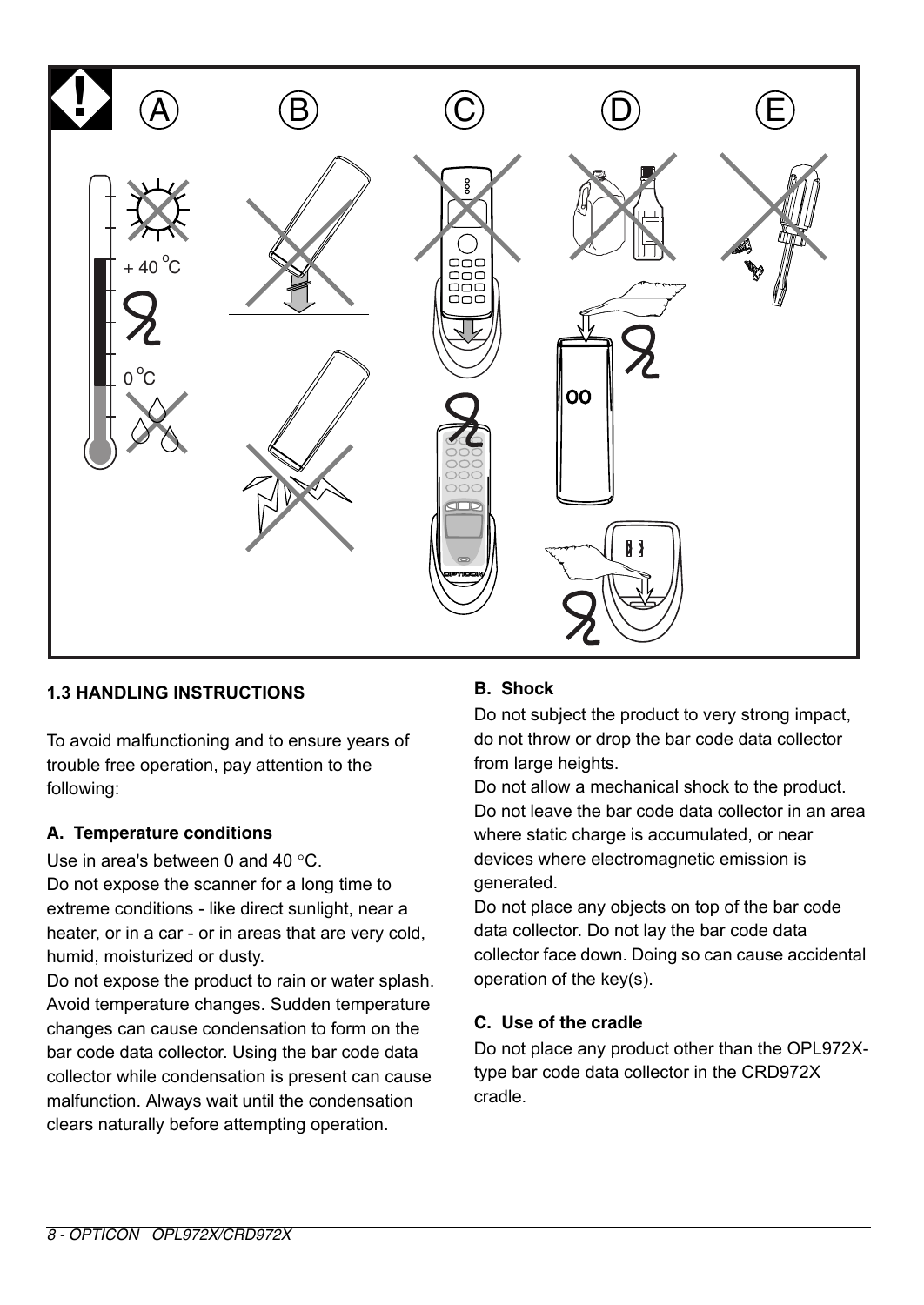# **2 GET STARTED**

*2*

#### **Fix hand strap to bar code data collector.**

Use the hand strap properly to avoid drop. Read instructions in this manual.

#### **Insert battery.**

To be sure of proper operation, it is advised to start with a fully charged battery. First charge the bar code data collector for 8 hours. Read instructions in this manual.

#### **Place the cradle in normal office conditions.**

Avoid a place under strong light. Otherwise infra red communication may be disturbed. Read instructions in this manual.

#### **Use properly.**

Take notice that the CRD972X cradle is designed for the OPL972X bar code data collector.

#### **D. Cleaning instructions**

Clean the reading window periodically with a soft dry cloth.

Clean the exterior by wiping it with a soft, dry cloth. Do not use thinner, white spirit or other solvents. These can discolour the case and the keys and has a negative effect on the lifetime of the keys. Clean the electrical contacts of the bar code data

collector and the cradle with a soft dry cloth, or cotton bud.

Avoid touching the contacts The contacts must stay as clean as possible to maintain optimal charging capacity.

Do not use water when cleaning the cradle. This can cause malfunction.

#### **E. Maintenance**

There are no user-serviceable parts inside the bar code data collector or the cradle. So do not try to take it apart. The manufacturer will not be liable for any damage caused by the customer. In case of serious malfunction, please consult your supplier.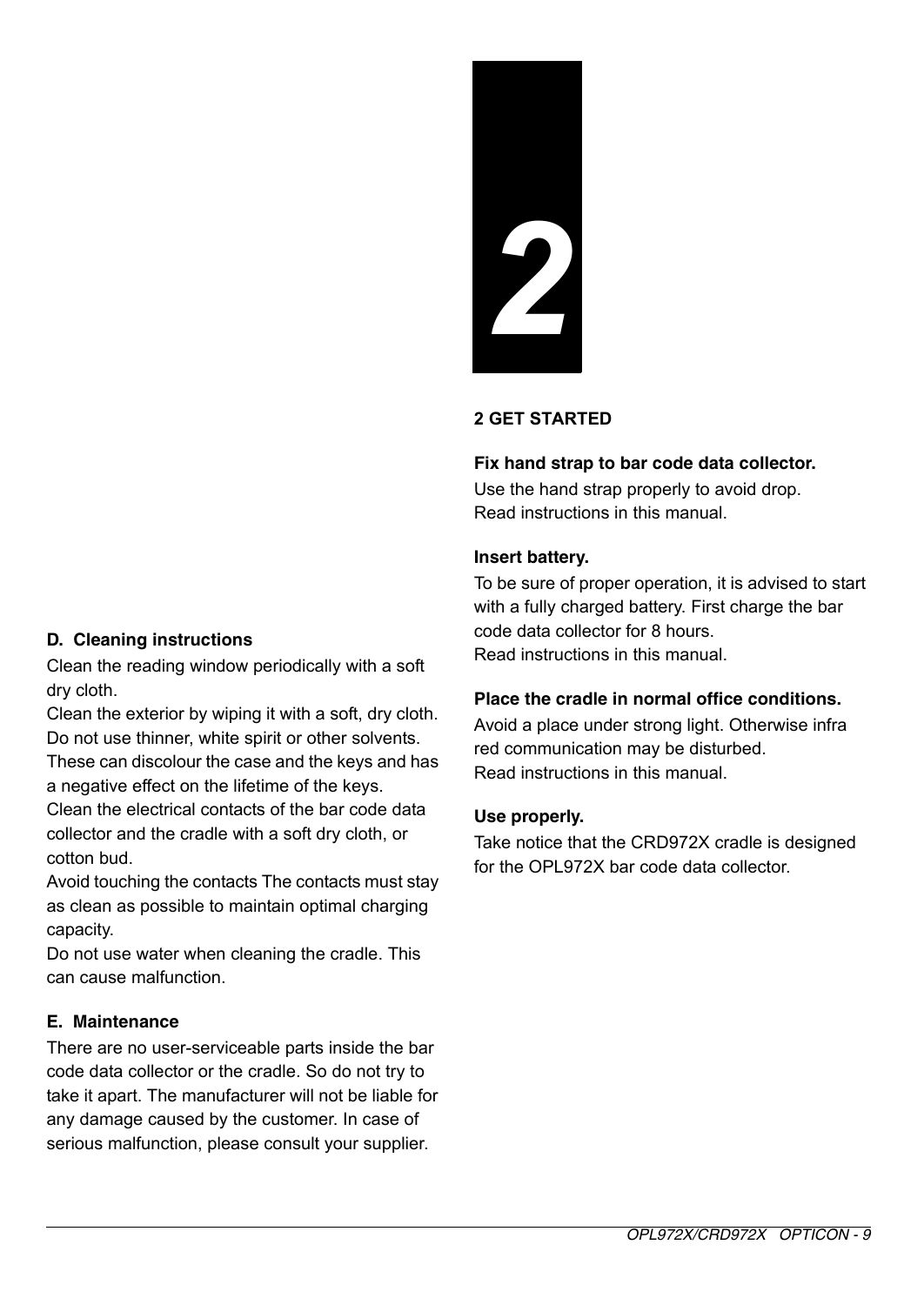

## **2.1 FIX HAND STRAP**

#### **Instructions**

1. Fix the small thin cord of the strap around the pillar of the bar code data collector. (ref. 1)

2. Insert the handle cord of the strap into the thin loop in order to fix the hand strap. (ref. 2)

TO AVOID DROP HOLD THE HAND STRAP AROUND THE WRIST WHEN CARRYING THE BAR CODE DATA COLLECTOR. (REF. 3)

DO NOT SWING THE BAR CODE DATA COLLECTOR AROUND. (REF. 4)

## **2.2 BATTERY INSTRUCTIONS**

FOLLOW THE INSTRUCTIONS FOR INSTALLING, CHARGING AND REMOVING THE BATTERIES VERY STRICTLY

WRONG USE OF BATTERIES MIGHT CAUSE SERIOUS DAMAGE TO THE BAR CODE DATA COLLECTOR OR TO THE CRADLE.

THE PRODUCTS ARE NOT WARRANTED FOR DAMAGE, DEFECTS, MALFUNCTION OR LOSS OF DATA, RESULTING FROM INCORRECT USE OF BATTERIES.

#### **Never remove the battery while the bar code data collector is turned on.**

Doing so can cause data in the bar code data collector to be deleted. If you have data stored, make sure the data is transmitted to the host system.

#### **Use proper battery**

Only use the Opticon rechargeable battery as specified from Opticon.

#### **Insert the battery correctly.**

The bar code data collector may be damaged by wrong insertion. Handle properly and do not force.

#### **Use the cradle to charge battery**

The battery of Opticon can only be charged inside the bar code data collector.

## **2.2.1 HOW TO CHARGE THE BATTERY**

If the bar code data collector with the battery is placed in the cradle, the voltage and the required charging time will be automatically determined and the cradle will charge for a maximum of 8 hours. The charging procedure is fully automated.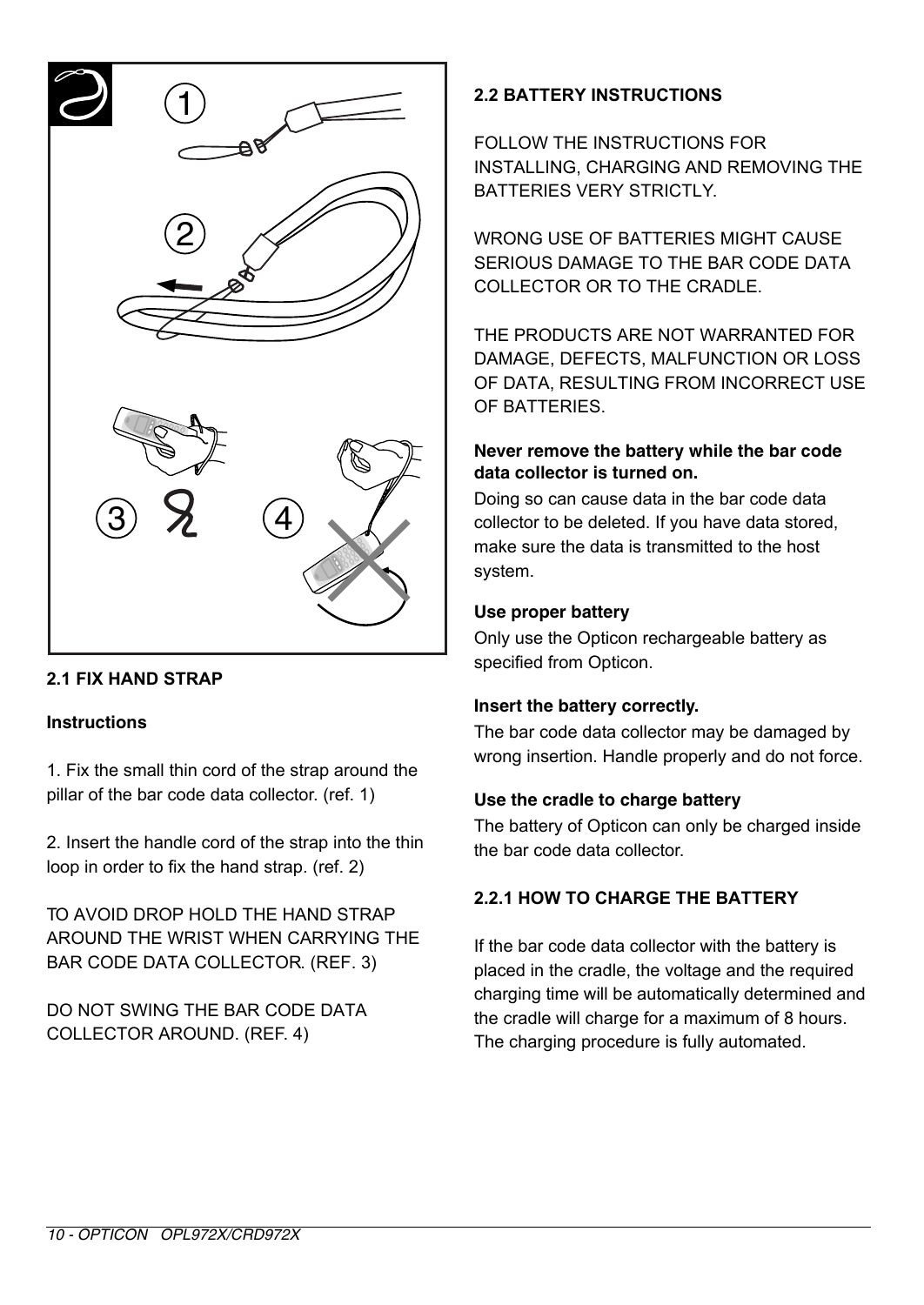

## **2.2.2 HOW TO (RE)PLACE THE BATTERY**

## **Unlock battery case cover: (ref. 1 and 2)**

• Unlatch the case cover by lifting first into the direction of the nose and then lift up the case.

## **Install Opticon battery: (ref. 3.)**

• Remove old battery. Insert new battery as instructed on the battery. Do not use force.

## **Lock battery case cover: (ref. 4 and 5)**

• Position the case cover into the savings and latch it by pressing slightly.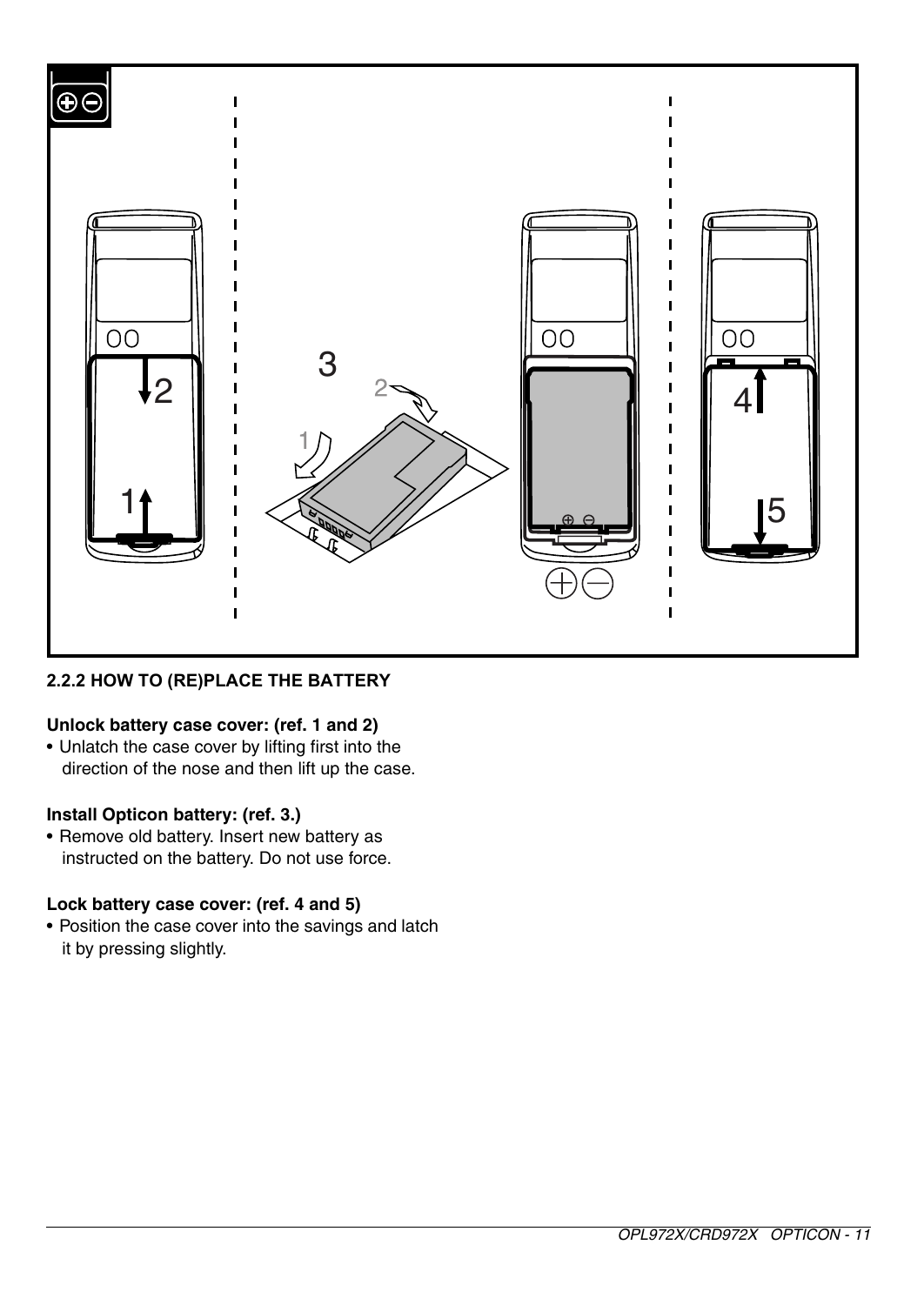## **2.3 INSTALLATION INSTRUCTIONS**

EXERCISE CAUTION AT ALL TIMES WHEN WORKING WITH AC-POWERED EQUIPMENT.

TURN OFF YOUR DEVICES BEFORE INSTALLATION

BECAUSE OF THE SPECIAL PIN-OUT OF THE CONNECTORS, USE THE CABLES SUPPLIED BY THE MANUFACTURER. When you need another cable for a certain device. that is not supplied, contact your supplier to purchase the right cable.

## **2.3.1 CONNECT CHARGING CRADLE**

#### **Start**

Switch off the power of the host computer.

#### **(ref. 1.) Choose proper place**

Place the cradle in normal office conditions, avoid a place under strong light.

#### **(ref. 2.) Connect power**

Connect the power supply.

#### **End**

Switch on the power of the host computer. Place the bar code data collector in the cradle.

#### **LED indicator**

Typical LED indication: red: power is on

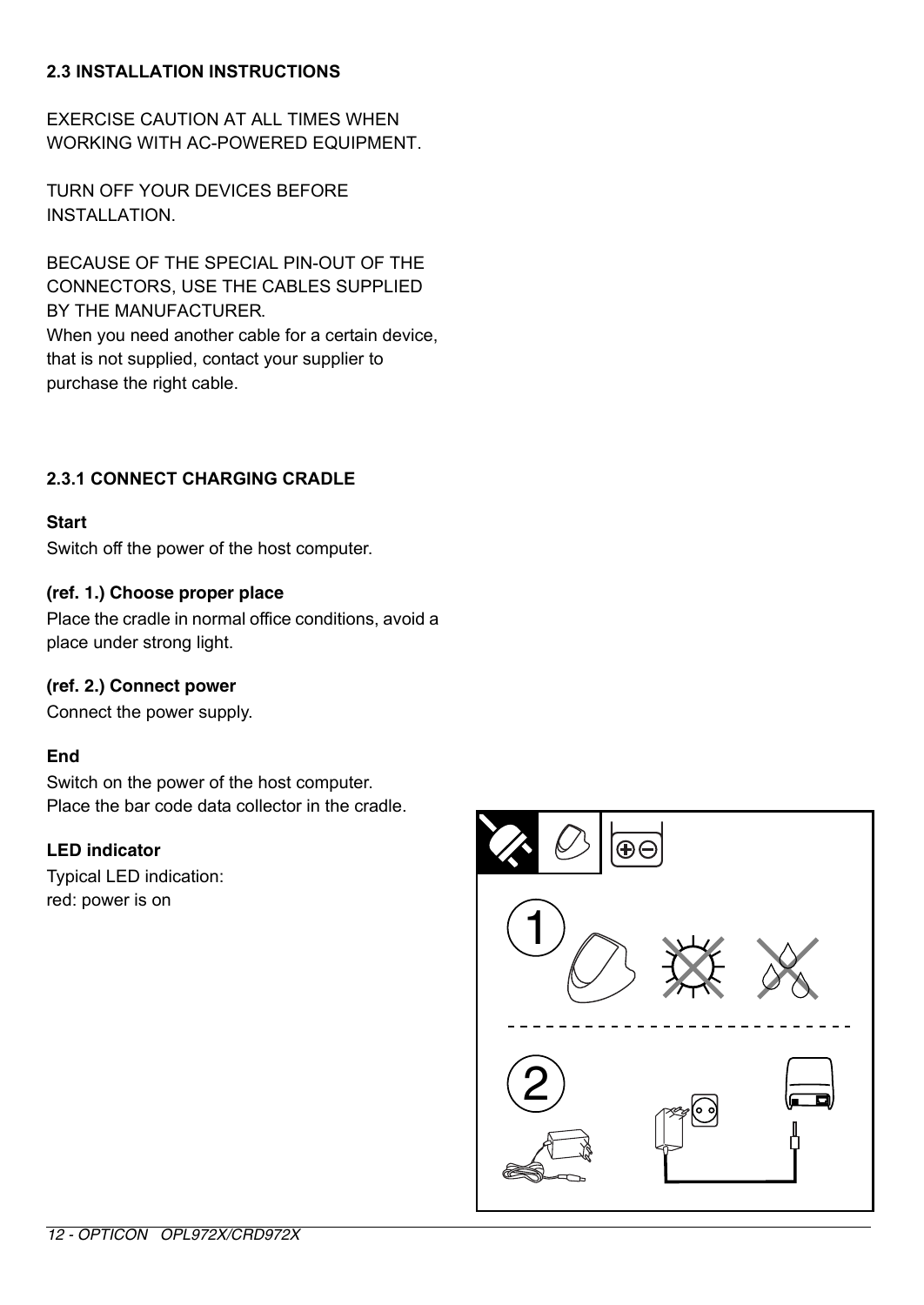## **2.3.2 CONNECT RS232 CRADLE**

#### **Start**

Switch off the power of the host computer.

#### **(ref. 1.) Choose proper place**

Place the cradle in normal office conditions, avoid a place under strong light.

#### **(ref. 2.) Set DIP switch**

Set the required DIP switches for baud rate. For (default) settings notice DIP switch table in the next chapter.

#### **(ref 3.) Connect interface cable**

Connect the cable between the cradle and the host computer.

#### **(ref. 4.) Connect power**

Connect the power supply.

#### **End**

Switch on the power of the host computer. Place the bar code data collector in the cradle.

#### **LED indicator**

Typical LED indications are: red: power is on flashing green: collector sends to host flashing yellow: host sends to collector

FOR CONNECTING A NETWORK OF CRADLES SEE RS485 DESCRIPTION.

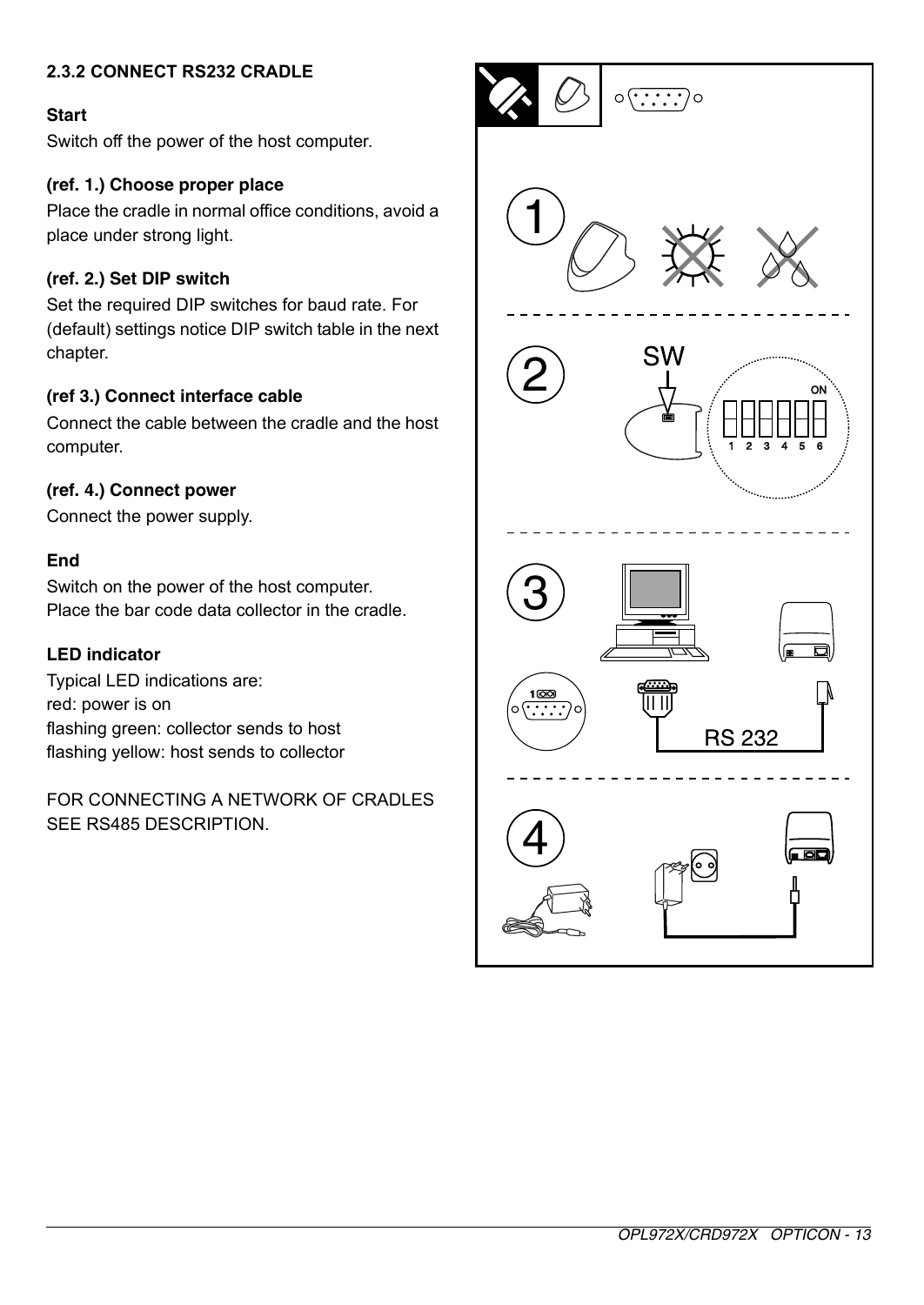## **2.3.3 CONNECT RS232 MULTICRADLE**

#### **Start**

Switch off the power of the host computer.

#### **(ref. 1.) Choose proper place**

Place the multicradle in normal office conditions, avoid a place under strong light.

## **(ref. 2.) Set DIP switch**

Set the required DIP switches for baud rate. For (default) settings notice DIP switch table in the next chapter.

#### **(ref 3.) Connect interface cable**

Connect the cable between the multicradle and the host computer.

For RS232 interface use the left RS232 connector (RS232C-1).

#### **(ref. 4.) Connect power**

Connect the power supply.

## **End**

Switch on the power of the host computer. Place the bar code data collector(s) in the multicradle.

#### **LED indicator**

Typical LED indications are: red: power is on flashing green: collector sends to host flashing yellow: host sends to collector

FOR CONNECTING A NETWORK OF MULTICRADLES SEE RS485 DESCRIPTION.

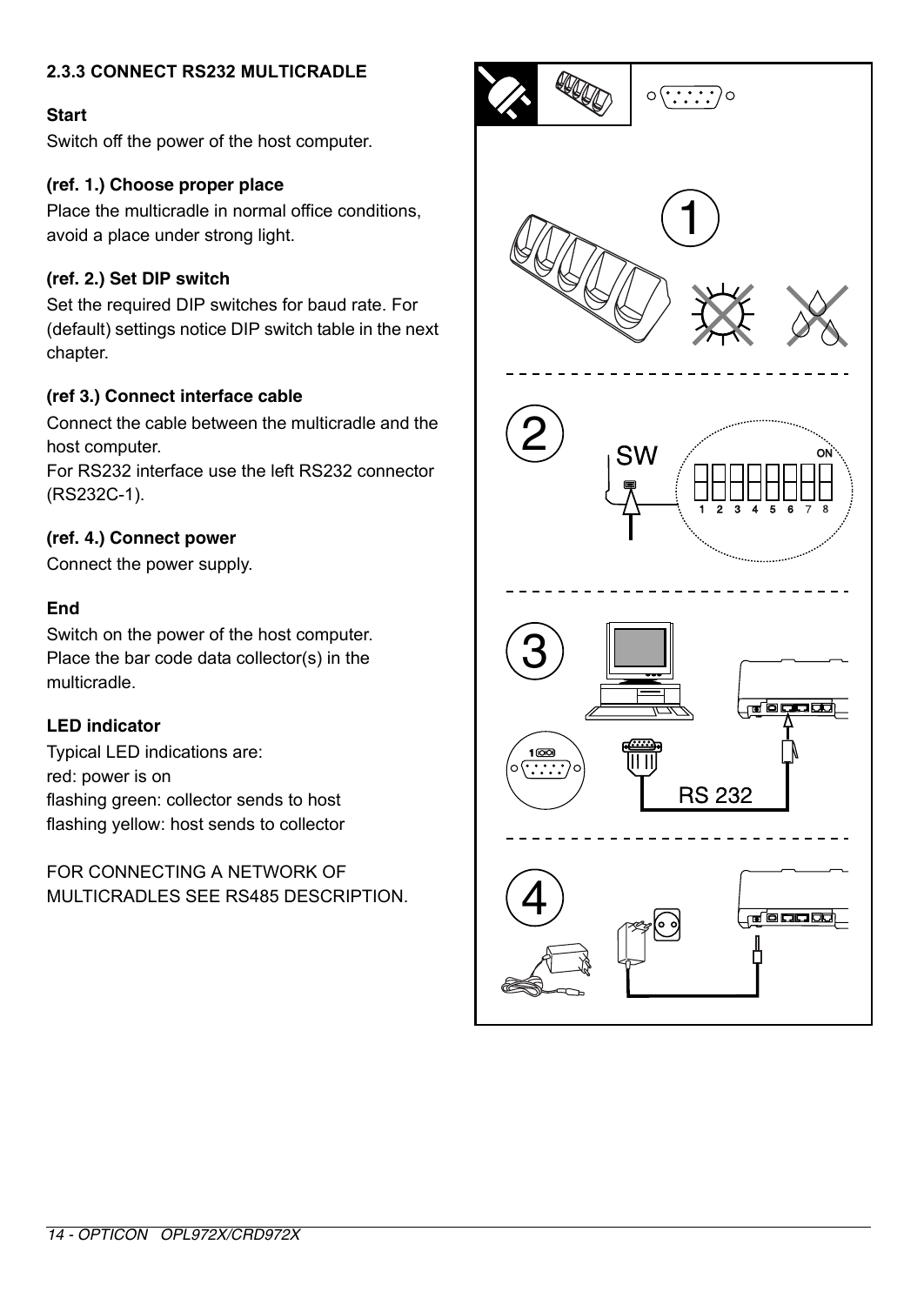## **2.3.4 CONNECT USB TO WINDOWS PC**

#### **Get USB driver**

- Download the USB driver from the software download section on the Opticon website. (The USB driver can be found as software for either CRD972X or OPL972X)
- Place the file on your hard disk in a separate directory and unpack the contents of the file.

#### **Choose proper place**

Place the cradle in normal office conditions, avoid a place under strong light.

#### **Connect interface cable**

Connect the cable between the cradle and the host computer.

#### **Connect power**

Connect the power supply.

#### **Add New Hardware**

If the wizard for new hardware is not started automatically, go to 'Control Panel' – 'Add Hardware'.

- Select the option to search for the best driver for your device. Browse for the directory where you put the contents of the downloaded USB driver file.
- Windows should recognize the USB cradle as 'USB High Speed Serial Converter'
- Possibly (depending on Windows version) the system will ask for the 'ftdiport.cat' file. This can be skipped ('Skip File' button).
- Finish the installing procedure. A message will pop-up that new hardware is found, recognized as USB Serial Port.
- Possibly (depending on Windows version) the system asks to insert a disk labeled 'FTDI USB Drivers Disk', click on OK and in the next screen skip this action.
- When the USB driver is installed, you can check on 'Control Panel' – ('System') – 'System Properties' ('Hardware') – 'Device Manager' menu if the 'USB High Speed Serial Converter' is recognized.
- Check at properties for the COMport: 'USB Serial Port (COMn). This information might be needed for application loading.



#### **Cradle installed**

Place the bar code data collector in the cradle

#### **LED indicator**

Typical LED indications are: red: power is on flashing green: collector sends to host flashing yellow: host sends to collector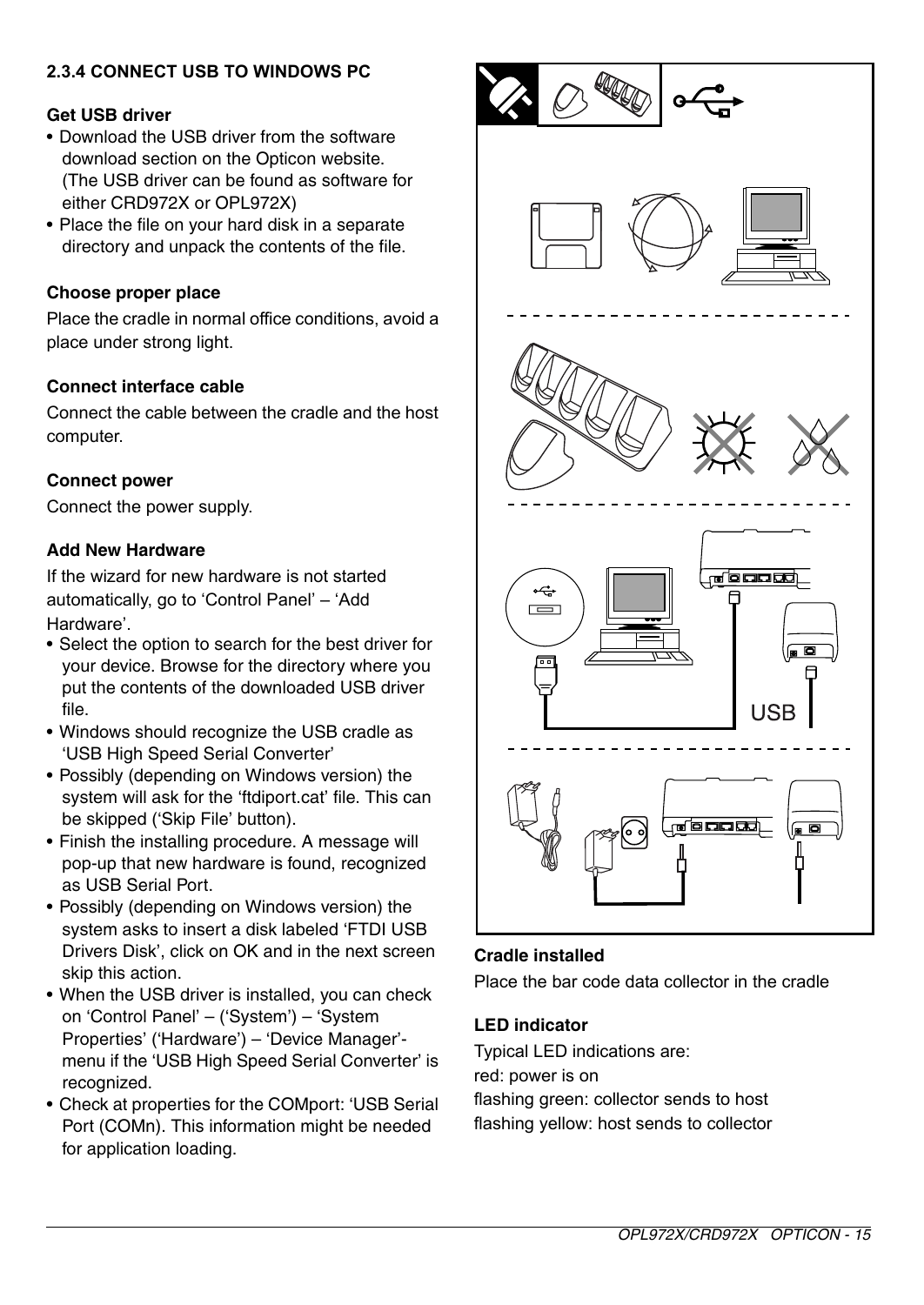## **2.3.5 CONNECT RS485 MULTICRADLE NETWORK**

THIS PART DESCRIBES THE NETWORK DETAILS. FOR CONNECTION DETAILS REFER TO PREVIOUS PAGE.

TAKE NOTICE OF THE NECESSARY PRECAUTIONS THAT NEEDS BE MADE TO ESTABLISH A PROPER NETWORK CONNECTION AS DESCRIBED BELOW.

#### **Connect RS232**

Only 1 multicradle in the network will be connected to the PC through one RS232 cable. For RS232 interface use the left RS232 connector (RS232C-1). Through this connection all multicradles can communicate to the PC.

## **Connect RS485**

A maximum of 16 multicradles can be connected in a network through RS485 cables.

## **Set DIP switch settings**

For (default) settings notice DIP switch table in the next chapter.

- All multicradles in the network need to be set to RS232/RS485 connection.
- All multicradles need to have the same baud rate to be set by DIP switch.
- The first and the last multicradle in the network must have the termination resistors set.

## **LED indicator**

Typical LED indications are: red: power is on flashing green: collector sends to host flashing yellow: host sends to collector



*16 - OPTICON OPL972X/CRD972X*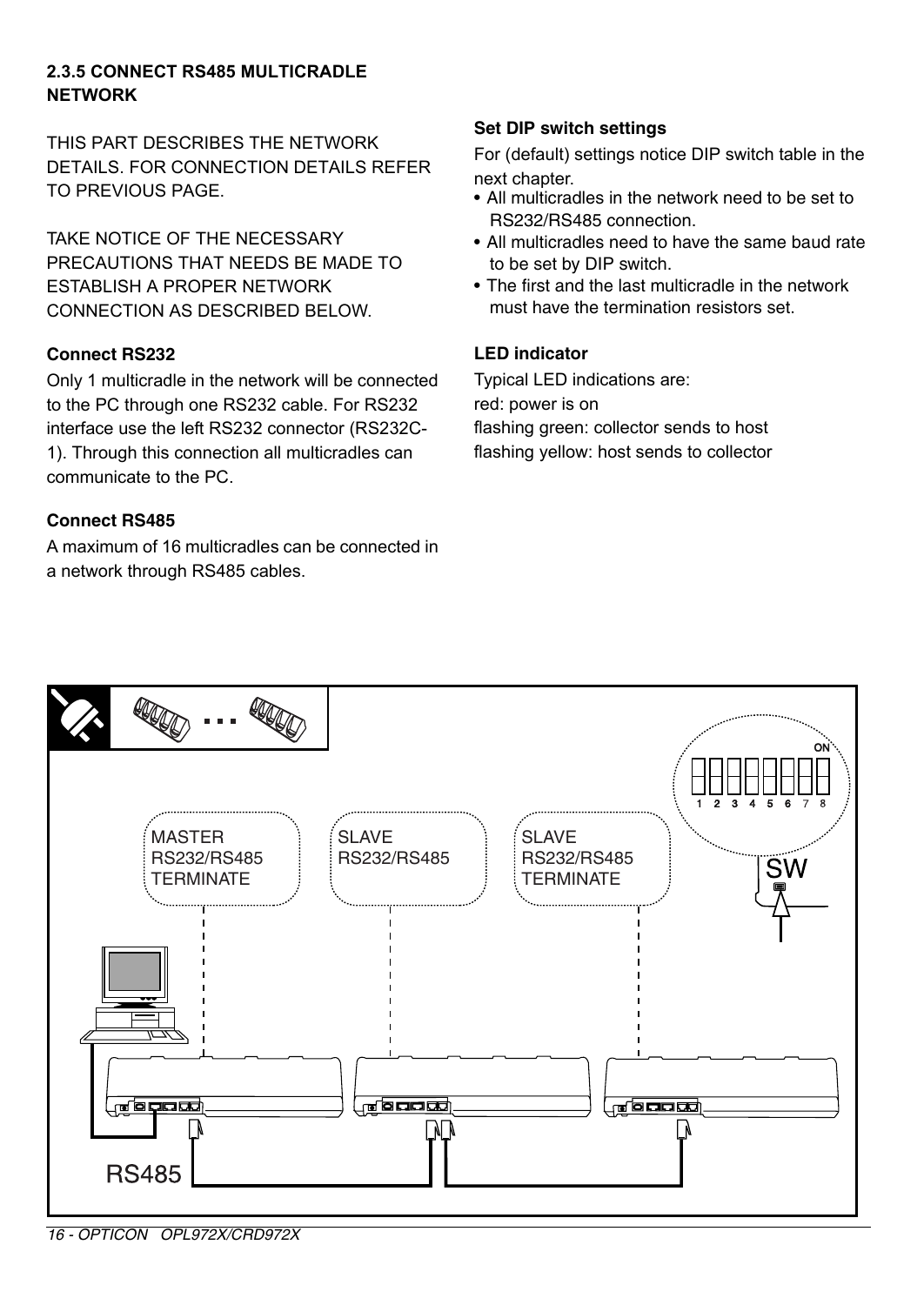## **2.4 DIP SWITCH SETTINGS**

Open the cover of the DIP switches on the bottom of the cradle in order to reach the DIP switches.

- Turn the DIP switch ON by moving it upwards.
- Turn the DIP switch OFF by moving it downwards.

#### **Single cradle DIP switch settings:**

| DIP<br>Switch   | OΝ                                    | OFF                                    |
|-----------------|---------------------------------------|----------------------------------------|
| SW <sub>1</sub> | Baud rate *                           | Baud rate *                            |
| SW <sub>2</sub> | Baud rate *                           | Baud rate *                            |
| SW <sub>3</sub> | Baud rate *                           | Baud rate *                            |
| SW <sub>4</sub> |                                       | Spare                                  |
| SW <sub>5</sub> |                                       | Spare                                  |
| SW <sub>6</sub> | Auto-baud<br>rate (PC-<br>controlled) | SW 1, 2, 3<br>determines<br>baud rate. |

## **Multicradle DIP switch settings:**

| DIP<br>Switch   | ON                                | <b>OFF</b>                         |
|-----------------|-----------------------------------|------------------------------------|
| SW <sub>1</sub> | Baud rate *                       | Baud rate *                        |
| SW <sub>2</sub> | Baud rate *                       | Baud rate *                        |
| SW <sub>3</sub> | Baud rate *                       | Baud rate *                        |
| SW <sub>4</sub> | RS232/<br><b>RS485</b>            | RS232 only                         |
| SW <sub>5</sub> | Cascade **                        |                                    |
| SW <sub>6</sub> | <b>RS485</b><br>termination<br>ΟN | <b>RS485</b><br>Termination<br>OFF |
| SW <sub>7</sub> |                                   | Factory<br>setting                 |
| SW <sub>8</sub> |                                   | Factory<br>setting                 |

- \* Set baud rate as in table below.
- \*\* In typical use keep cascade switch SW5 off.

## **User baud rate settings:**

| *) Baud rate   | SW  | SW<br>2 | SW<br>3 |
|----------------|-----|---------|---------|
| 2400           | ON  | OFF     | OFF     |
| 4800           | OFF | ON      | OFF     |
| 9600 (default) | ON  | ON      | OFF     |
| 19200          | OFF | OFF     | ON      |
| 38400          | ON  | OFF     | ON      |
| 57600          | OFF | ON      | ON      |
| 115200         | ON  | ON      | ON      |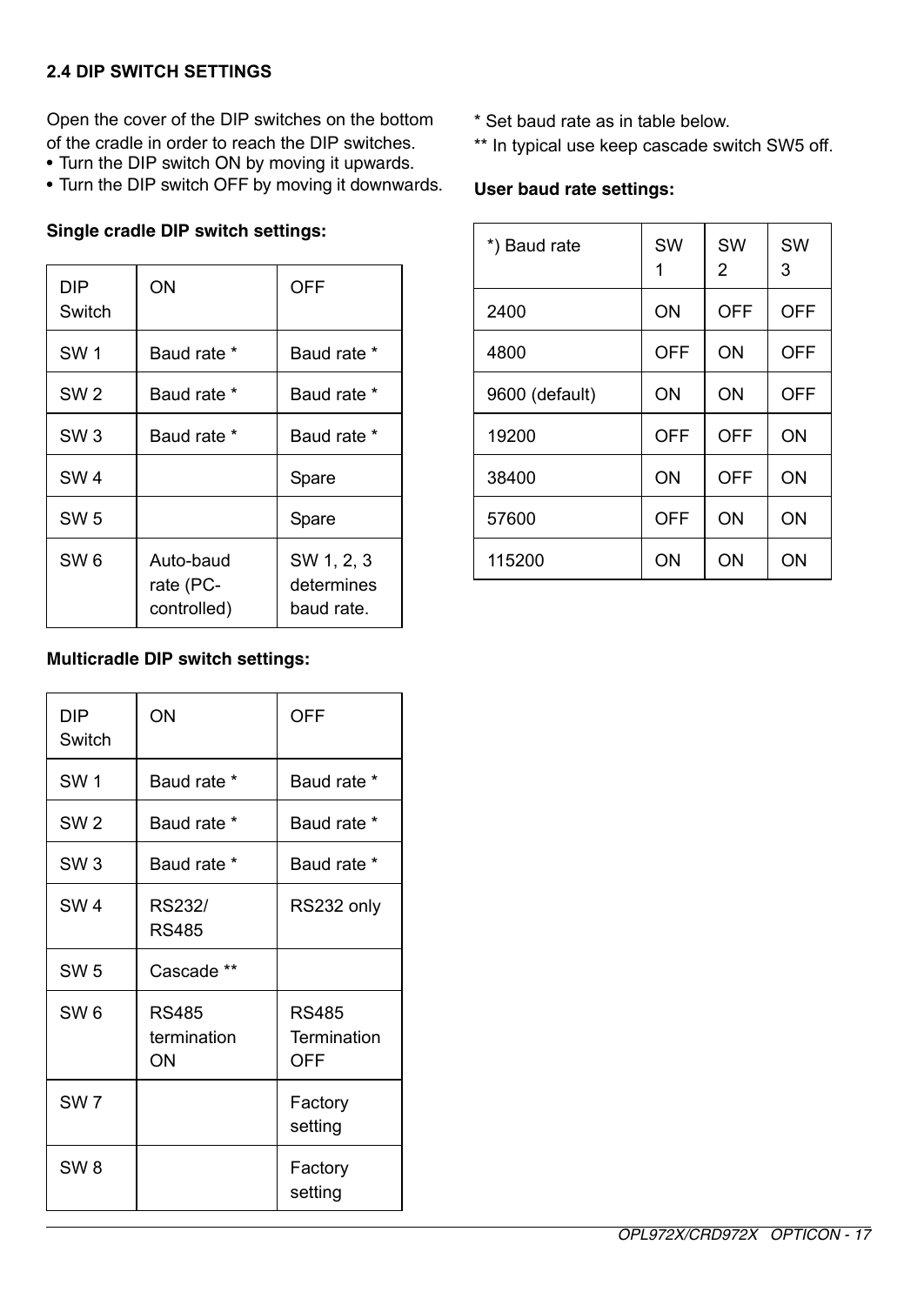## **2.5 BLUETOOTH INSTALLATION**

In the bar code collector with Bluetooth interface some settings can be made in the system menu.

| Get system menu  | Press all 3 keys at the same time to get the system menu.<br>To navigate downwards use the right key [Q2] and to navigate<br>upwards use the left key [Q1]. Confirm or select with the middle<br>[Trigger]key. |
|------------------|----------------------------------------------------------------------------------------------------------------------------------------------------------------------------------------------------------------|
| Cancel operation | When an operation needs to be cancelled, press all 3 keys at the<br>same time to cancel the current option and get the system menu.                                                                            |

#### **2.5.1 SET OR SEARCH BLUETOOTH DEVICE ADDRESS:**

To enable the bar code data collector with Bluetooth interface to communicate to another Bluetooth device, the Bluetooth address of the device needs to be set in the system menu of the bar code data collector.

| System menu<br>Input address<br>۸                                                  | Start the system menu<br>Select option Input address.                                                                                                                                                                                                                                                                                                                                                                                                                                                                                                                                                                                                                                                                           |
|------------------------------------------------------------------------------------|---------------------------------------------------------------------------------------------------------------------------------------------------------------------------------------------------------------------------------------------------------------------------------------------------------------------------------------------------------------------------------------------------------------------------------------------------------------------------------------------------------------------------------------------------------------------------------------------------------------------------------------------------------------------------------------------------------------------------------|
| Set Bluetooth addr<br>= Manual<br>Q1<br>= Discovery<br>02<br>= Cancel<br>Tr        | Set Bluetooth address<br>To set by manual entry, select Manual.<br>To search for Bluetooth device address, select Discovery.                                                                                                                                                                                                                                                                                                                                                                                                                                                                                                                                                                                                    |
| Set Bluetooth addr<br>$Bluetooth address =$<br>001268305486<br>1=up Tr=done 2=move | Manual entry<br>The address shown is either 000000000000. or the address that<br>was entered before.<br>The Bluetooth address can be found on the other device. Mostly it<br>is displayed on the product label as a 12 digits number or a number<br>with 6 hex digit pairs. (e.g. 0050f27d78c5).<br>The digits can be selected one by one by the block marker.<br>Change the digit by pressing the left key $[Q1]$ . Every time the left<br>key [Q1] is pressed the value of the digit is incremented by one<br>hexadecimal value. When the proper value is displayed move the<br>marker to the next digit with the right key [Q2].<br>When the setting of the device address is done, confirm with the<br>middle [Trigger]key. |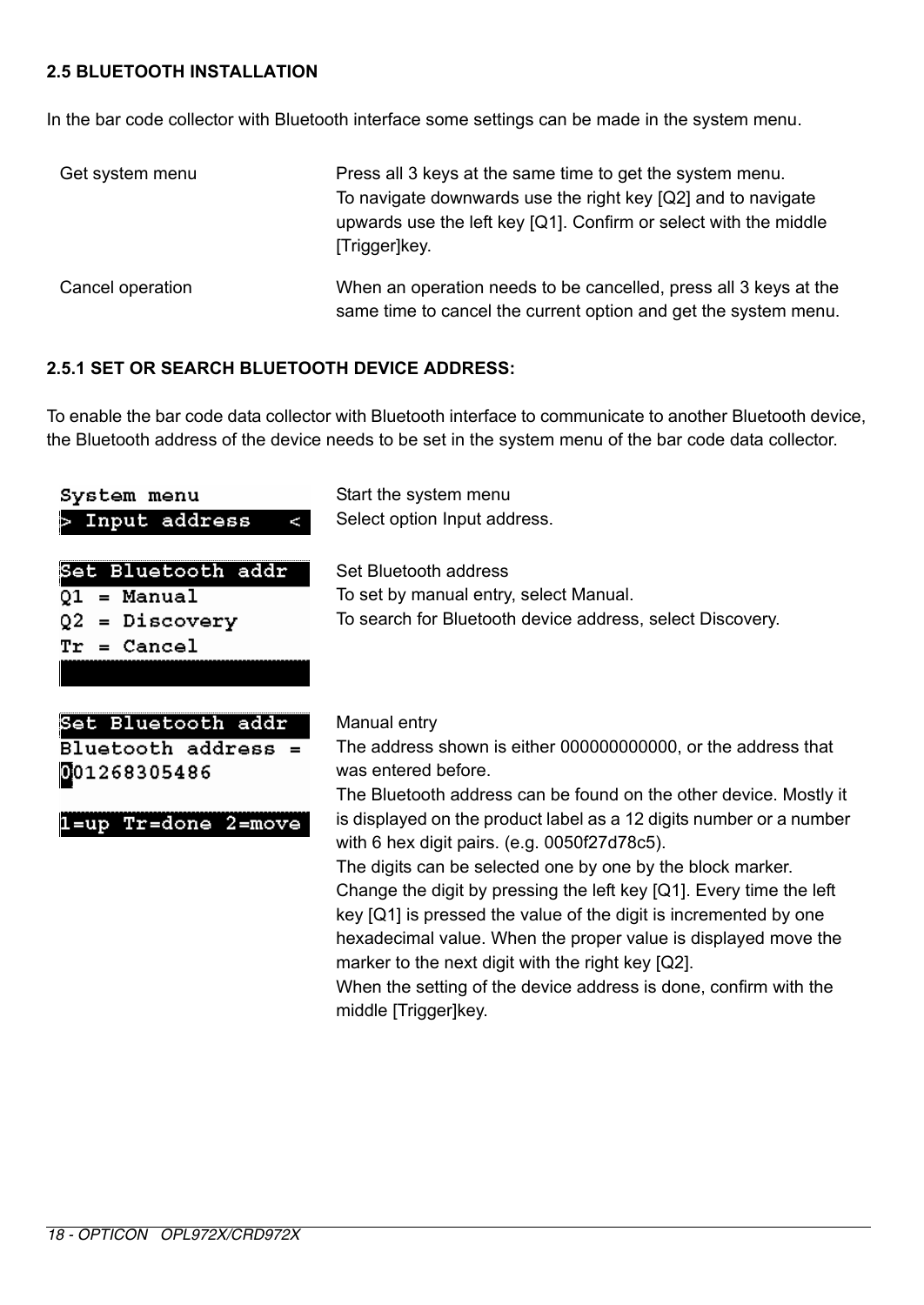#### **BT discover**

 $Searching.$ .



 $1 = up$  Tr=sel  $2 = down$ 

#### **Discovery**

The discovery method is a more automated method. The bar code data collector will try to discover all Bluetooth devices in range (up to a maximum of 10 devices).

The address and the name of each Bluetooth device is shown one by one in the display.

Navigate downwards by the right key [Q2] and navigate upwards by the left key [Q1].

When device that should be used for communication is found, select it by the middle [Trigger]key.

#### **2.5.2 SECURITY**

To provide additional security connections, the Bluetooth specification allows you to enable a special security setting, so that a PIN-code is required from the barcode data collector in order to establish a connection.

If you want to use 'unsecured' connections, do not set the PIN-code.

 $\prec$ 

System menu > Input PINcode

| Set PINcode |  |
|-------------|--|

PINcode = **π**234...

1=up Tr=sel 2=move Start the system menu. Select option Input PIN-code. Select option Input PIN-code.

#### Set PIN-code

The code shown is either ……………., or the code that was entered before.

The PIN-code is a code of 1 to 16 digits. Any personal combination of numeric values can be set.

The digits of the address can be selected one by one by the block marker.

Change the digit by pressing the left key [Q1]. Every time the left key [Q1] is pressed the value of the digit is going up with one numeric value. When the proper value is displayed move the marker to the next digit with the right key [Q2]. When the setting of the code is done, confirm by the middle [Trigger]key.

Delete PIN-code The PIN-code is seen as not set when all digits are set to none (…………….)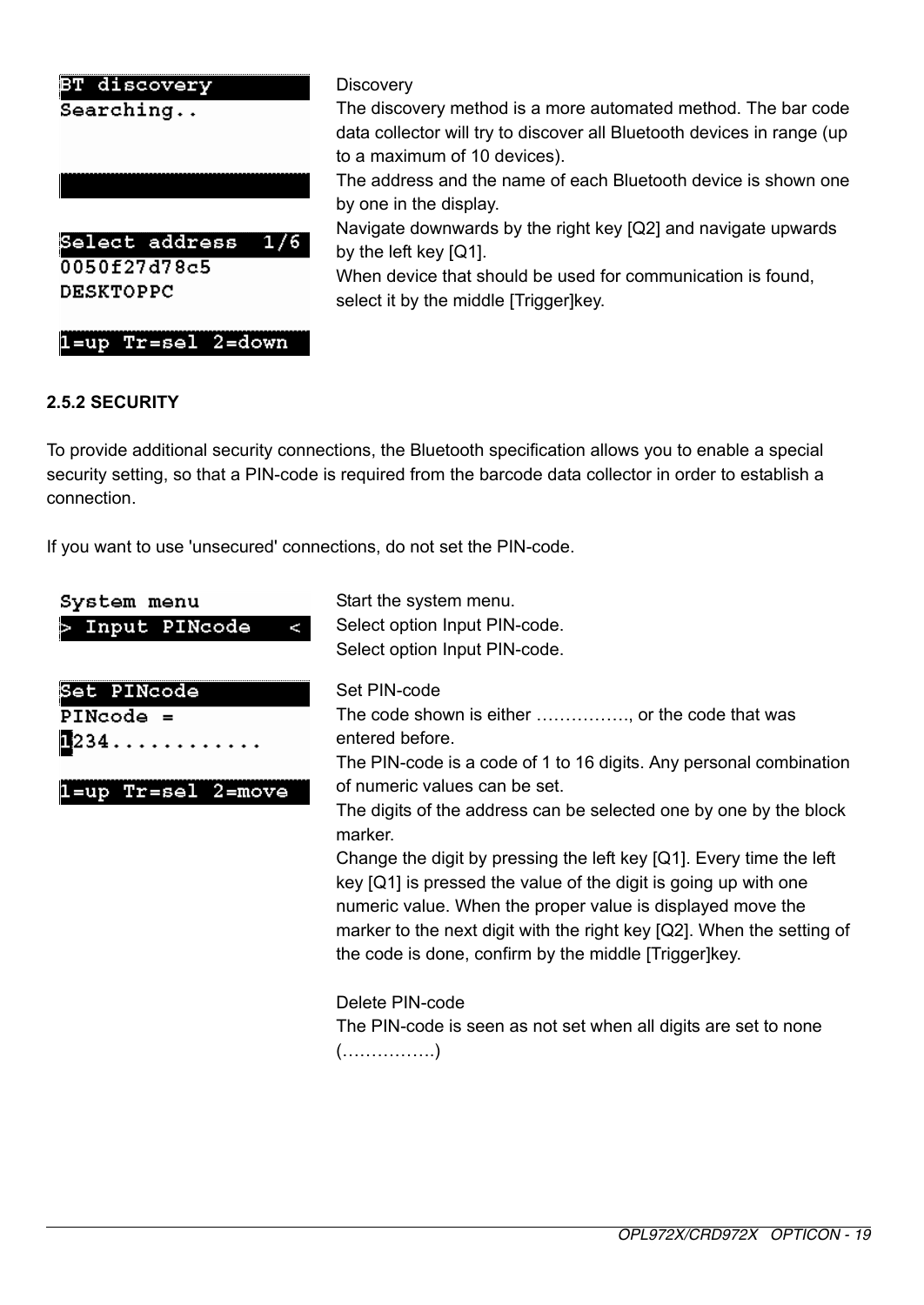## **2.6 COMMUNICATION**

#### **2.6.1 RS32 INTERFACE**

Check if the chosen COM port matches the COM port in the user's application program.

Check if the baud rate of the cradle and the host computer match.

## **2.6.2 USB INTERFACE**

Check if the defined COM port in Windows matches the COM port in the user's application program.

Check if the baud rate of the cradle and the host computer match.

## **2.6.3 MULTICRADLE SINGLE COMMUNICATION**

When using the multicradle type with single communication, note that the model has only one slot that supports communication. To transmit data to the host, place the bar code data collector in the right slot of the cradle seen from the front side.

## **2.6.4 BLUETOOTH BAR CODE DATA COLLECTOR**

The Bluetooth bar code data collector model will communicate with the SIG certified Bluetooth devices. The choice in profile (SPP or DUN) that needs to be supported must be set in the user's application program.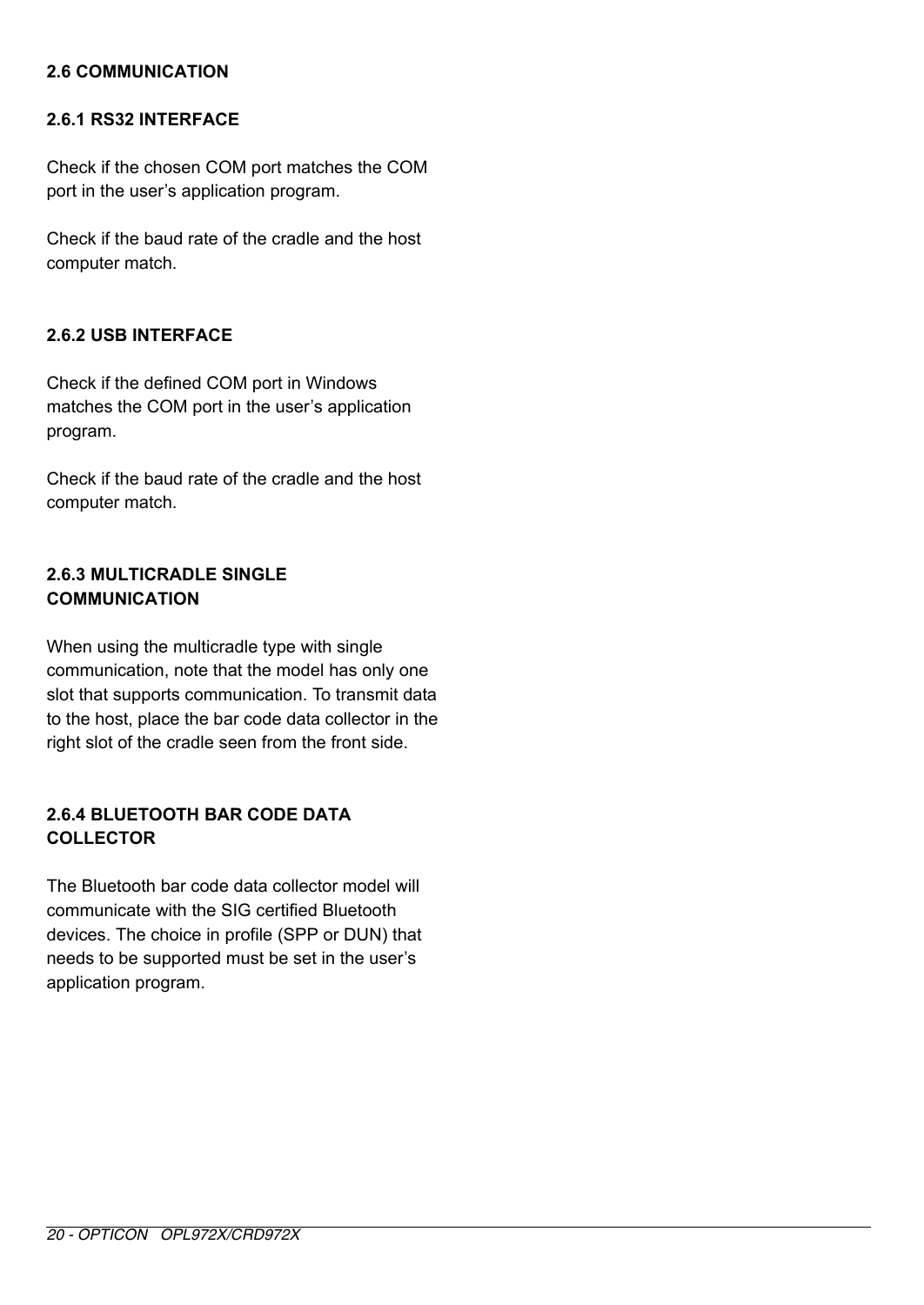



## **3 READING BAR CODES**

TAKE CARE OF THE 'HANDLING INSTRUCTIONS' AND 'GET STARTED' PRECAUTIONS.

## **Instructions**

Point the bar code data collector to the bar code and press the trigger key.

Fit the bar code in the laser beam from margin to margin and pass the scanner to the bar code, as shown in the scan position illustration.

The bar code will be read and the reading results will be indicated.

A "Good Read" means that the scanner has effectively recognised and decoded the bar code. In most cases, the application program will provide an indicator signal or a buzzer signal to indicate a good read to the user.

The bar code data collector is a Class I laser product conforming to the strictest laser safety standards. However, we recommend that you avoid looking directly into the laser beam emitter, or pointing the laser beam directly into someone's eyes.

## **Barcode reading problems**

When the barcode can not be read, try the following:

- Check that the width of the bar code label does not exceed the width of the light beam.
- Change the angle between the bar code and the scanner.
- Change the distance between the bar code and the scanner.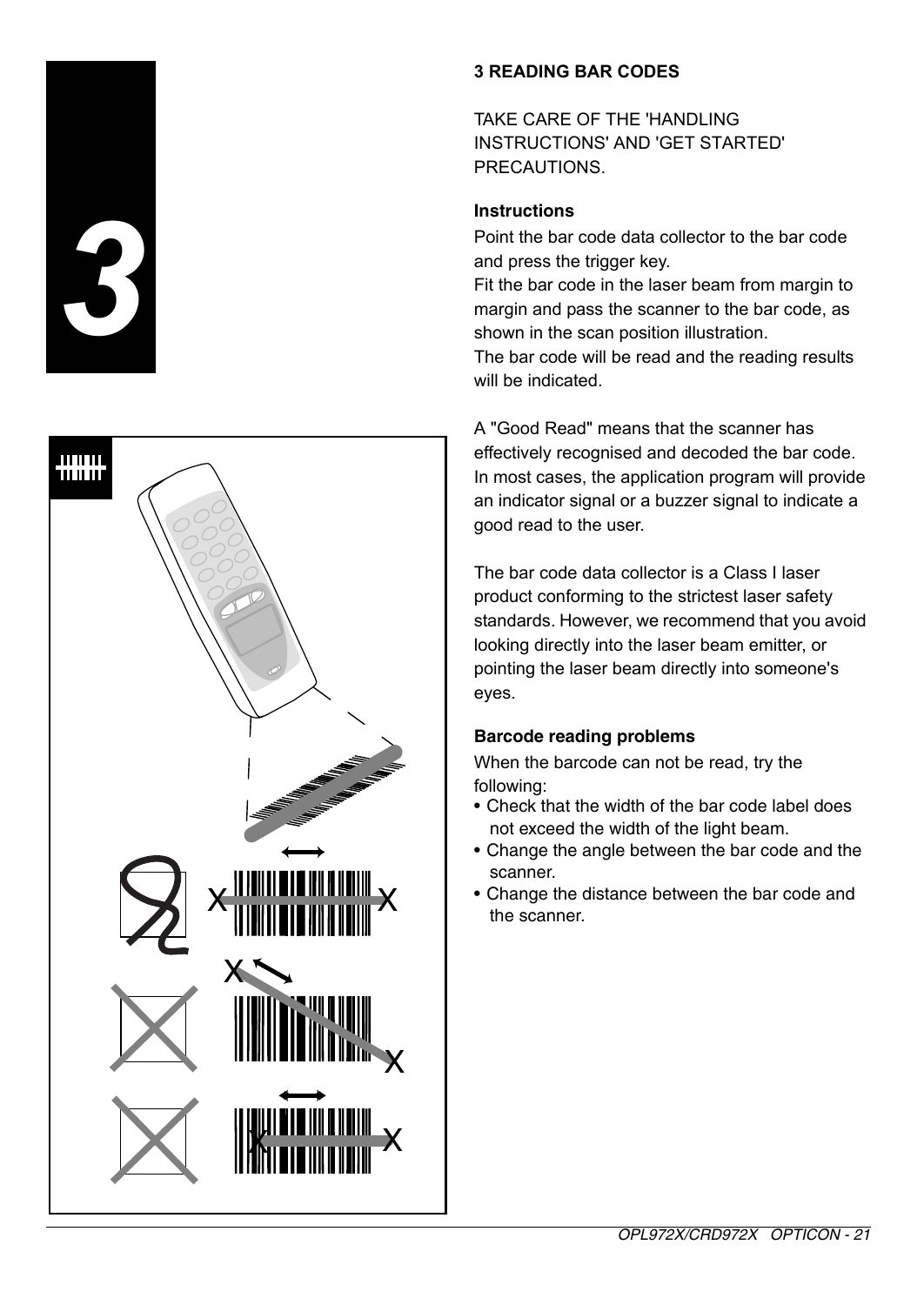

## **4 TROUBLE SHOOTING**

This chapter contains information on solving problems you may encounter when using the barcode data collector and/or cradle. If problems occur, first carry out some general checks, before verifying the problem with the descriptions in this chapter.

#### **General checks:**

- Make sure the product is installed properly.
- Check the power supply of all devices
- Is the reading window of the product clean?
- Are the bar code labels damaged?
- Check if the error also occurs with other bar code labels.

#### **Product does not operate:**

• Check if the battery requires charging.

#### **If you can not solve the problem:**

If the equipment still does not work after these checks have been performed, please verify if one of the problems described in this chapter applies to the problem you have with the scanner.

## **4.1 COMMUNICATION MALFUNCTIONING**

#### **No communication from the cradle to the device, or data is corrupted.**

- *? Power indicator of the cradle is not red.*
- Check the connection of the power supply to the cradle.
- Check if the mains socket has power.
- *? No data transmitted, or corrupted data.*
- Check if the interface cable is undamaged, and properly connected to the cradle and the host computer.
- Check the COM port and baud rate settings, and try again.